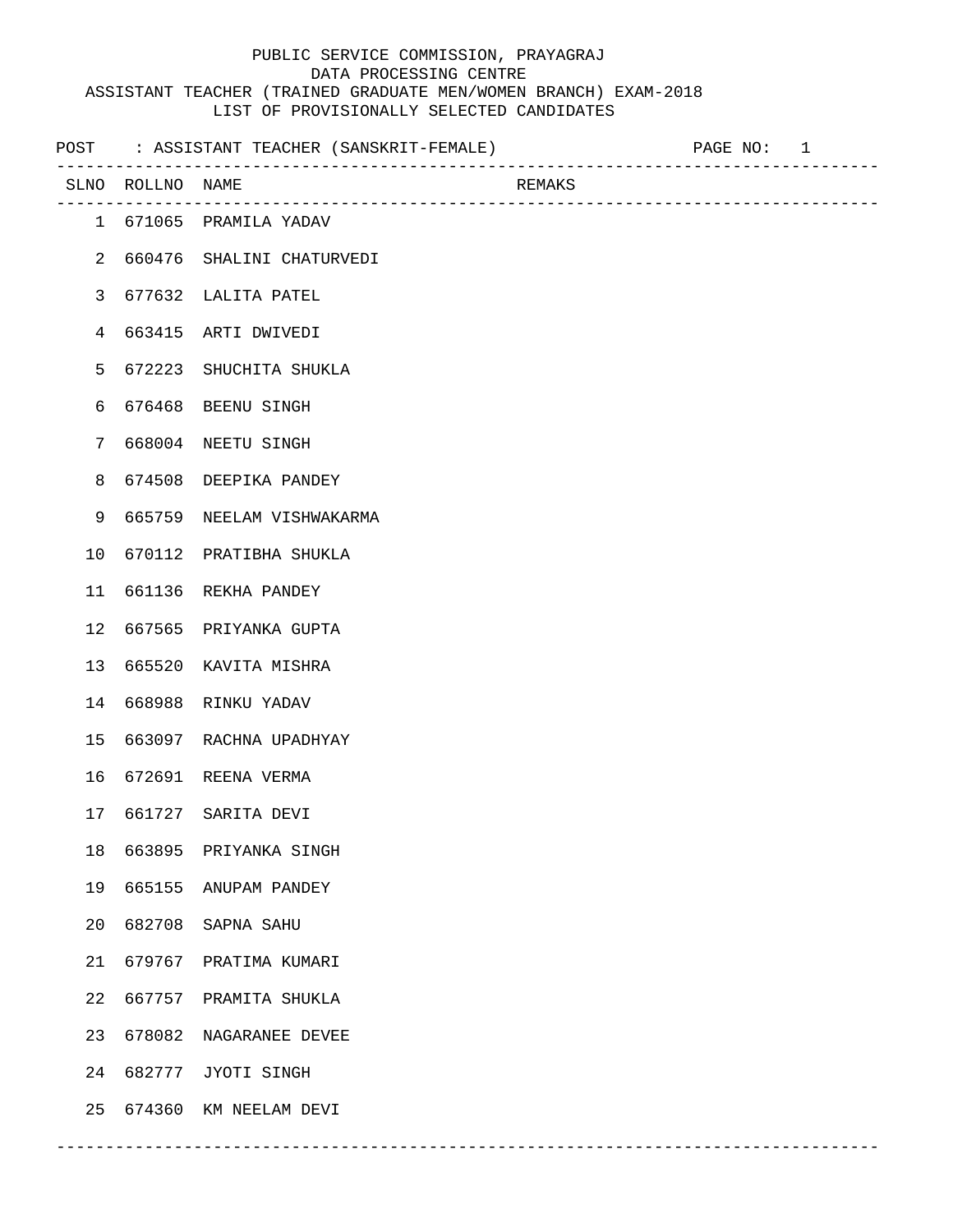|    |                  | POST : ASSISTANT TEACHER (SANSKRIT-FEMALE) |        | PAGE NO: | 2 |
|----|------------------|--------------------------------------------|--------|----------|---|
|    | SLNO ROLLNO NAME | ______________________________             | REMAKS |          |   |
|    |                  | 26 676478 MANSHA PANDEY                    |        |          |   |
|    |                  | 27 674207 ANKITA TIWARI                    |        |          |   |
|    |                  | 28 660748 PRITI SINGH                      |        |          |   |
|    |                  | 29 662878 KM NOOTAN                        |        |          |   |
|    |                  | 30 665577 SEEMA YADAV                      |        |          |   |
|    |                  | 31 672305 SUSHMA SINGH                     |        |          |   |
|    |                  | 32 663087 SARIKA THAKUR                    |        |          |   |
|    | 33 675015 ANITA  |                                            |        |          |   |
|    |                  | 34 664174 MANISHA YADAVA                   |        |          |   |
|    |                  | 35 671595 SANGITA KUMARI                   |        |          |   |
|    |                  | 36 661589 MOHINI TRIPATHI                  |        |          |   |
|    |                  | 37 666002 KM REETA                         |        |          |   |
|    |                  | 38  665124  MANJU  VERMA                   |        |          |   |
|    |                  | 39 664730 SANGEETA PATEL                   |        |          |   |
|    |                  | 40 674228 ARATI YADAV                      |        |          |   |
|    |                  | 41 669533 AARTI DEVI                       |        |          |   |
|    |                  | 42 668485 RINKA YADAV                      |        |          |   |
| 43 | 677808           | RENU YADAV                                 |        |          |   |
| 44 | 671632           | DEEPA MAURYA                               |        |          |   |
| 45 | 666530           | KM SEENO MISHRA                            |        |          |   |
| 46 | 672367           | POOJA                                      |        |          |   |
| 47 | 671774           | RENU PAL                                   |        |          |   |
| 48 | 668550           | ARCHANA DEVI                               |        |          |   |
| 49 | 679865           | NEELM PAL                                  |        |          |   |
| 50 | 677807           | ARCHANA YADAV                              |        |          |   |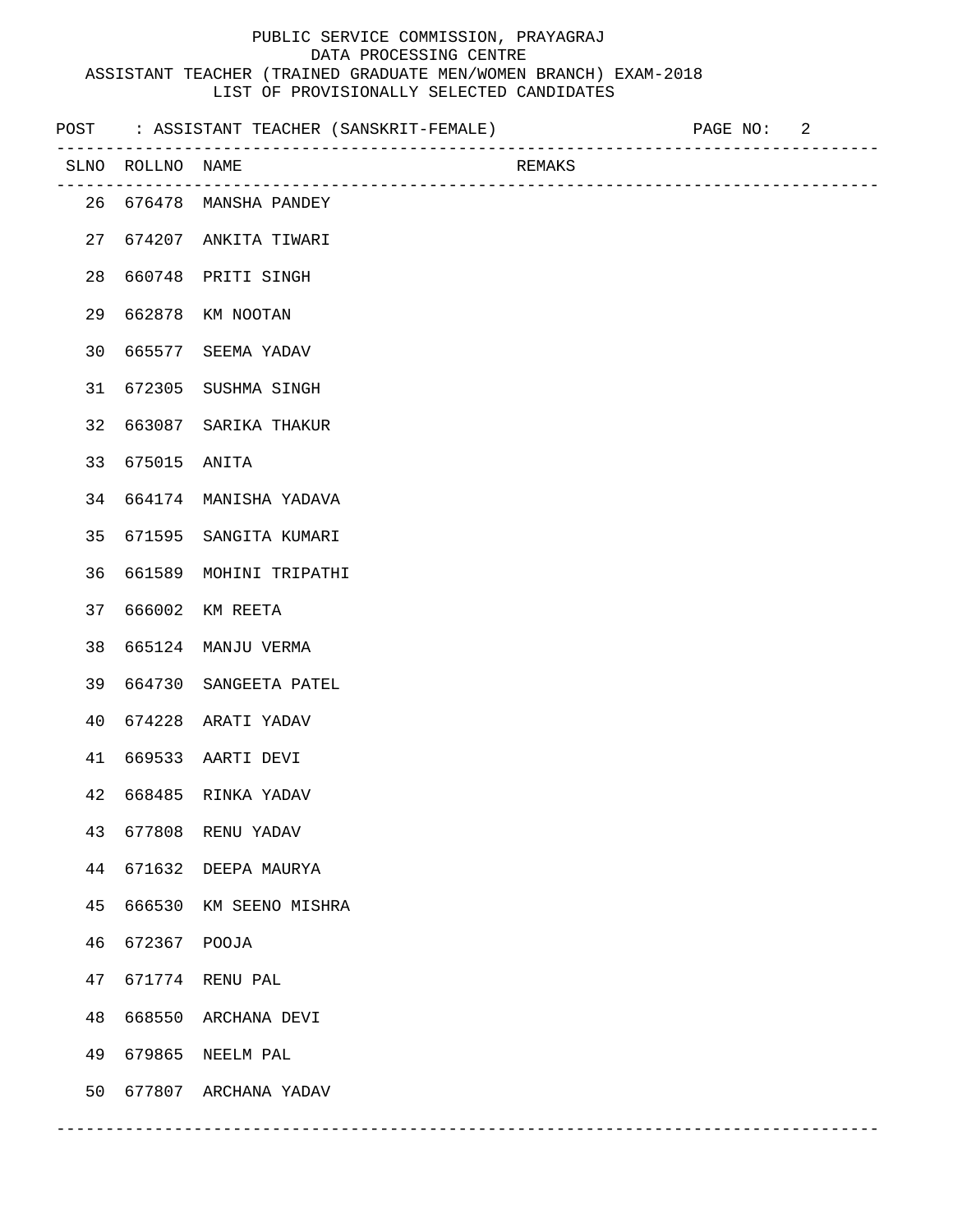|    |                  | POST : ASSISTANT TEACHER (SANSKRIT-FEMALE) |        | PAGE NO: 3 |  |
|----|------------------|--------------------------------------------|--------|------------|--|
|    | SLNO ROLLNO NAME |                                            | REMAKS |            |  |
|    |                  | 51 668562 RITU PORWAL                      |        |            |  |
| 52 |                  | 666524 GUDIYA DEVI                         |        |            |  |
| 53 |                  | 667255 KANCHAN GUPTA                       |        |            |  |
| 54 | 673939 SHIKHA    |                                            |        |            |  |
| 55 |                  | 673893 PRAGYA PATEL                        |        |            |  |
| 56 |                  | 661166 KARUNA PANDEY                       |        |            |  |
| 57 |                  | 675627 MALTI YADAV                         |        |            |  |
| 58 |                  | 671707 ANUGYA DEVI                         |        |            |  |
| 59 |                  | 664077 NIMISHA CHOUDHARY                   |        |            |  |
| 60 |                  | 680473 SHWETAMBARI MISHRA                  |        |            |  |
| 61 | 674096 SEEMA     |                                            |        |            |  |
| 62 |                  | 672708 POONAM                              |        |            |  |
| 63 |                  | 671560 URMILA DEVI                         |        |            |  |
| 64 |                  | 673128 ANUJA MISHRA                        |        |            |  |
| 65 |                  | 662635 KIRAN GAUTAM                        |        |            |  |
| 66 |                  | 664932 ARCHANA KUSHWAHA                    |        |            |  |
| 67 | 662654 SIMA      |                                            |        |            |  |
| 68 |                  | 666251 PURNIMA YADAV                       |        |            |  |
| 69 |                  | 669037 KM REKHA YADAV                      |        |            |  |
| 70 |                  | 669534 VIBHA VERMA                         |        |            |  |
| 71 | 668678           | REENA PATEL                                |        |            |  |
| 72 | 676780           | ALKA YADAV                                 |        |            |  |
| 73 | 664002           | UPAMA RAI                                  |        |            |  |
| 74 | 680605           | MONIKA PRAJAPATI                           |        |            |  |
| 75 | 669965           | MONIKA YADAV                               |        |            |  |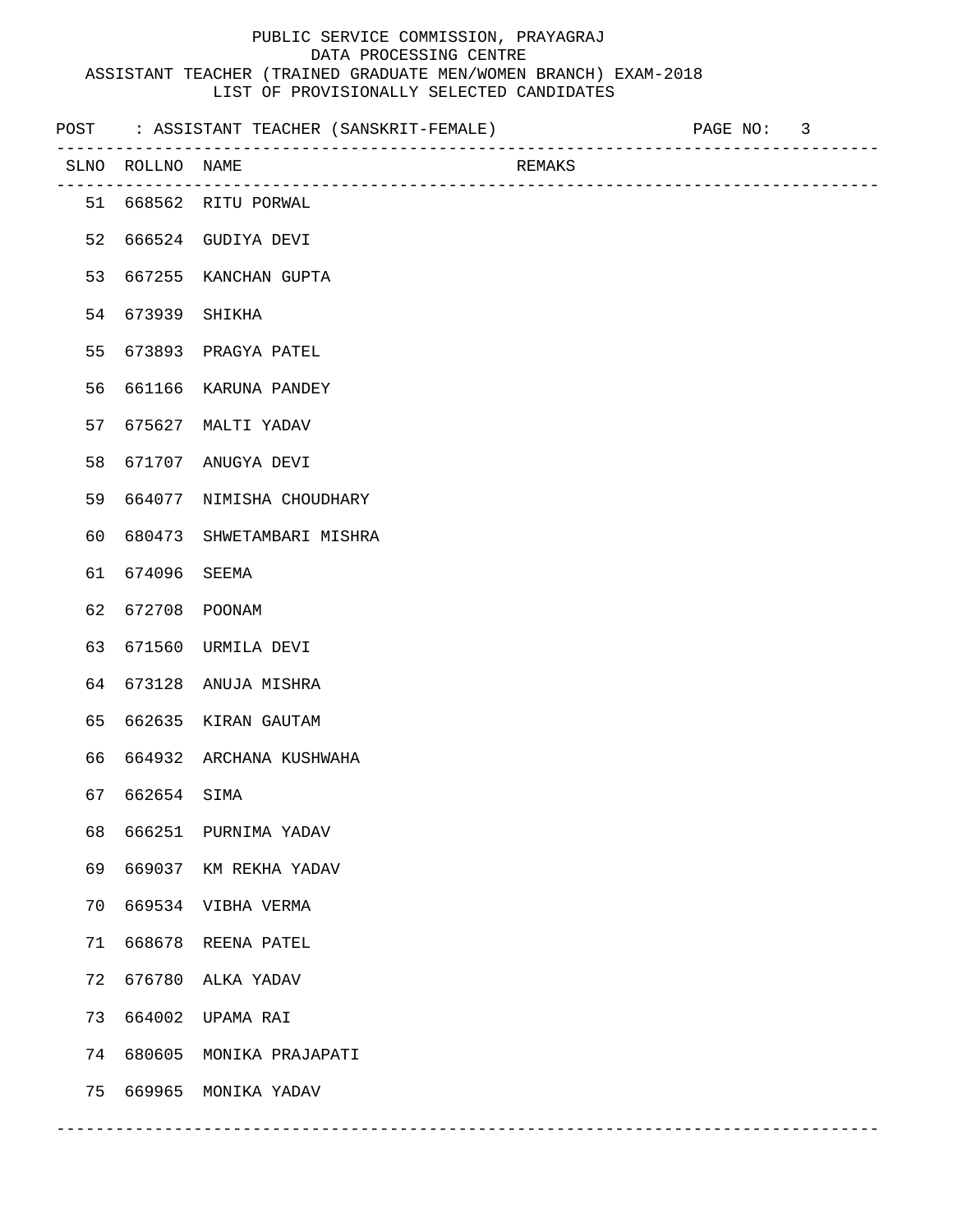|     |                  | POST : ASSISTANT TEACHER (SANSKRIT-FEMALE) |        | PAGE NO: 4 |  |
|-----|------------------|--------------------------------------------|--------|------------|--|
|     | SLNO ROLLNO NAME | _______________________________            | REMAKS |            |  |
|     |                  | 76 663470 SEEMA YADAV                      |        |            |  |
|     |                  | 77 672224 RASHMI GANGWAR                   |        |            |  |
|     |                  | 78 665905 KM SUNEETA YADAV                 |        |            |  |
|     | 79 674918 SHRUTI |                                            |        |            |  |
|     |                  | 80 665975 SHASHI KALA YADAV                |        |            |  |
|     |                  | 81 667867 POOJA SRIVASTAVA                 |        |            |  |
|     |                  | 82 677731 KM MEENA KUMARI                  |        |            |  |
|     |                  | 83 666888 KM RUCHI AGRAWAL                 |        |            |  |
|     |                  | 84 666112 MANORAMA DEVI                    |        |            |  |
|     |                  | 85 660974 SEEMA TIWARI                     |        |            |  |
|     |                  | 86 673220 KM CHANRA KIRAN DEVI             |        |            |  |
|     |                  | 87 670485 RUCHI BARNWAL                    |        |            |  |
| 88  |                  | 666560 USHA BHARTIYA                       |        |            |  |
|     |                  | 89 674266 PRIYA MISHRA                     |        |            |  |
|     |                  | 90 671343 KUSUM SINGH                      |        |            |  |
|     |                  | 91 665936 ARCHANA VERMA                    |        |            |  |
|     |                  | 92 673537 SONI JAISWAL                     |        |            |  |
| 93  | 662953           | ARATI SINGH                                |        |            |  |
| 94  | 670329           | PUNEETA VERMA                              |        |            |  |
| 95  | 665008           | AKANKSHA YADAV                             |        |            |  |
| 96  | 673970           | SADHANA GUPTA                              |        |            |  |
| 97  | 667388           | KSHAMA MISHRA                              |        |            |  |
| 98  | 666735           | KM RESHAM                                  |        |            |  |
| 99  | 675172           | SONAM                                      |        |            |  |
| 100 | 662193           | ARUN GUPTA                                 |        |            |  |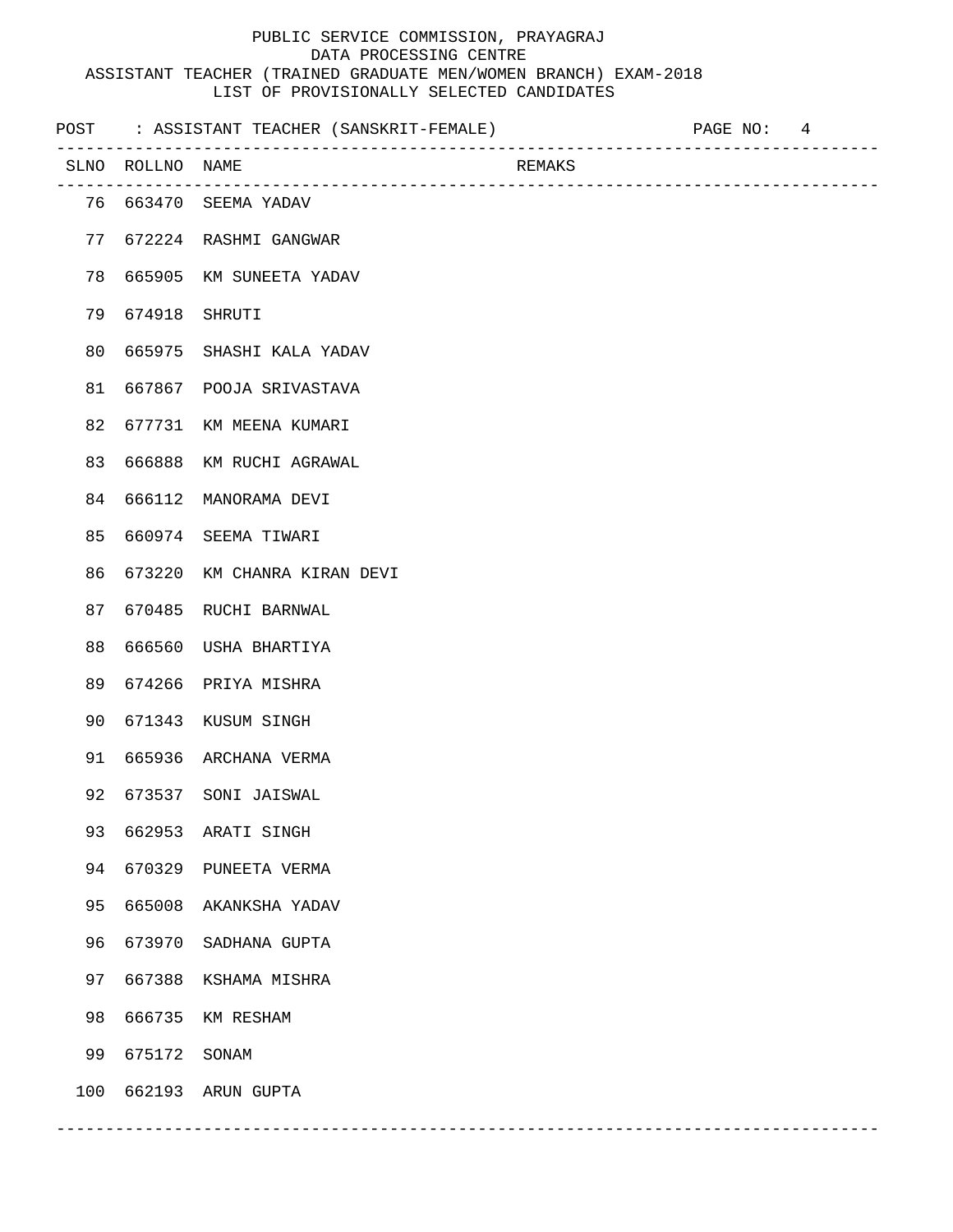|     |                  | POST : ASSISTANT TEACHER (SANSKRIT-FEMALE) | __________________________ | PAGE NO: | 5 |
|-----|------------------|--------------------------------------------|----------------------------|----------|---|
|     | SLNO ROLLNO NAME |                                            | REMAKS                     |          |   |
|     |                  | 101 682859 SMT GEETA                       |                            |          |   |
| 102 |                  | 671669 VIBHA SINGH                         |                            |          |   |
| 103 | 663108           | PRITI SINGH                                |                            |          |   |
| 104 | 670305           | MANJU SINGH                                |                            |          |   |
| 105 | 662881           | KUSUM SAROJ                                |                            |          |   |
| 106 | 669802           | SURUCHI MISHRA                             |                            |          |   |
| 107 | 669182           | SAVITA PAL                                 |                            |          |   |
| 108 | 661648           | KANCHAN DWIVEDI                            |                            |          |   |
| 109 | 674993           | SITA                                       |                            |          |   |
| 110 |                  | 664013 REKHA TRIPATHI                      |                            |          |   |
| 111 | 672907           | JEET KUMARI                                |                            |          |   |
| 112 | 666588           | DEEPA PANDEY                               |                            |          |   |
| 113 | 672898           | MEETA                                      |                            |          |   |
| 114 | 664782           | PRIYANKA MAURYA                            | <b>OBC</b>                 |          |   |
| 115 | 666012           | RAGINI MAURYA                              | OBC                        |          |   |
| 116 |                  | 664828 DIVYA KUSHWAHA                      | <b>OBC</b>                 |          |   |
| 117 | 669875           | RADHA DEVI                                 | OBC                        |          |   |
| 118 | 674536           | KM SHWETA                                  | OBC                        |          |   |
| 119 | 675621           | SANJOO YADAV                               | ${\sf OBC}$                |          |   |
| 120 | 666562           | RASHMI NIRANJAN                            | OBC                        |          |   |
| 121 | 663239           | GUNJAN                                     | OBC                        |          |   |
| 122 | 676588           | SUSHILA                                    | OBC                        |          |   |
| 123 | 664501           | MANISHA                                    | OBC                        |          |   |
| 124 | 671656           | SANJITA PATEL                              | OBC                        |          |   |
| 125 |                  | 668467 RANJANA                             | ${\sf OBC}$                |          |   |
|     |                  |                                            |                            |          |   |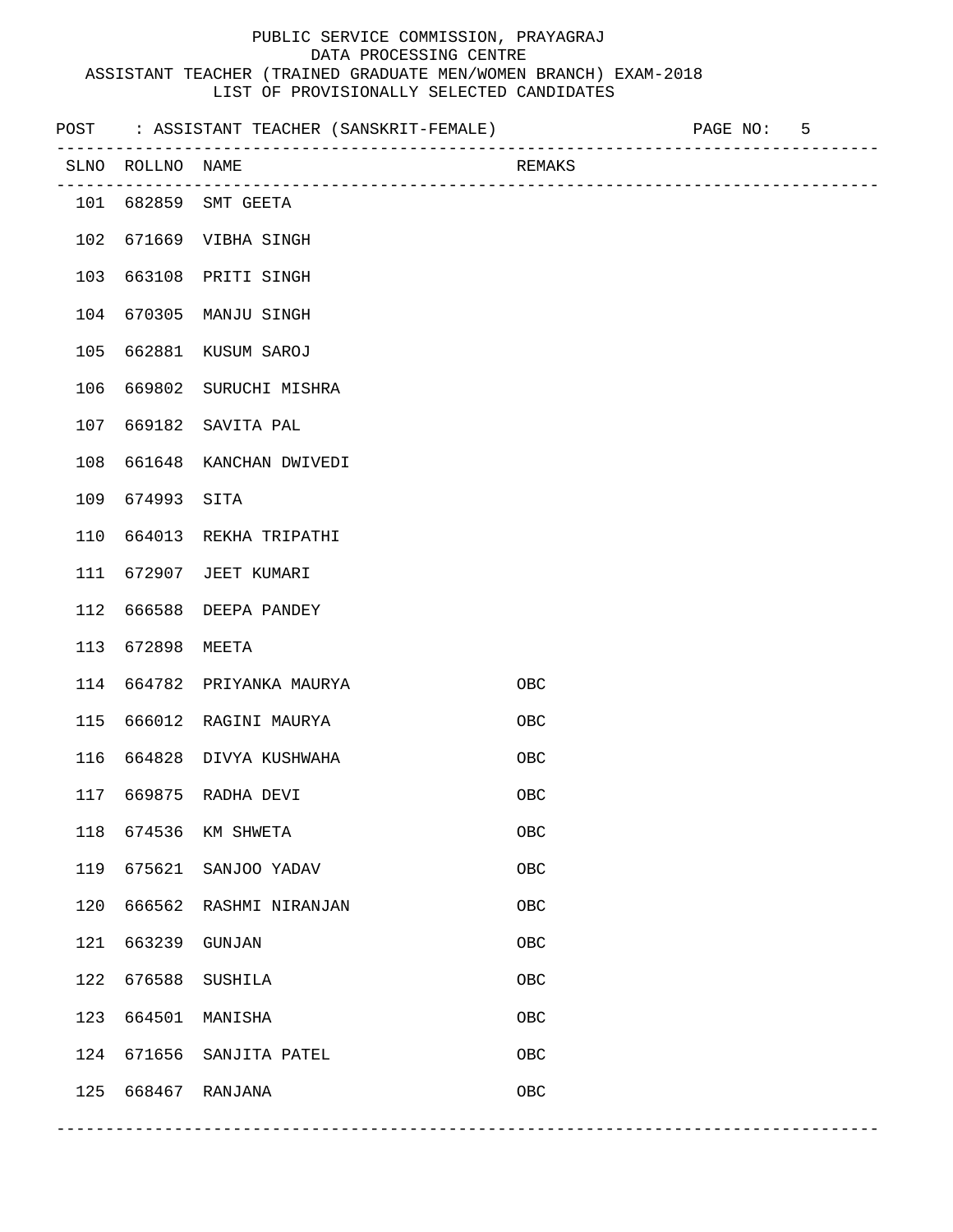|     |                  |                                  |                             | PAGE NO: | 6 |  |
|-----|------------------|----------------------------------|-----------------------------|----------|---|--|
|     | SLNO ROLLNO NAME | ________________________________ | REMAKS                      |          |   |  |
|     |                  | 126 669197 SAUBHAGYA PRADA       | OBC.                        |          |   |  |
| 127 |                  | 665398 PUSHPA DEVI PATEL         | OBC                         |          |   |  |
| 128 | 680650           | NISHA DEVI                       | <b>OBC</b>                  |          |   |  |
| 129 |                  | 662194 KAMINI YADAV              | OBC                         |          |   |  |
| 130 | 671437           | RANJANA VERMA                    | OBC                         |          |   |  |
| 131 | 662700           | SUNEETA DEVI PATEL               | OBC                         |          |   |  |
| 132 | 670388           | POOJA GUPTA                      | OBC                         |          |   |  |
| 133 | 674975           | KIRAN YADAV                      | OBC                         |          |   |  |
| 134 | 662207           | KRISHANA SAHU                    | OBC                         |          |   |  |
| 135 | 665830           | NIVEDITA YADAV                   | OBC                         |          |   |  |
| 136 | 677762           | MANJU DEVI                       | OBC                         |          |   |  |
| 137 | 674349           | NEERAJ VERMA                     | OBC                         |          |   |  |
| 138 | 672956           | NISHA                            | $\protect\operatorname{SC}$ |          |   |  |
| 139 | 671488           | POONAM VERMA                     | OBC                         |          |   |  |
| 140 | 674707           | SWETA RANI                       | OBC                         |          |   |  |
| 141 | 668437           | SAROJ KUMARI                     | OBC                         |          |   |  |
| 142 |                  | 663039 SONI DEVI                 | OBC                         |          |   |  |
| 143 | 671030           | REKHA                            | OBC                         |          |   |  |
| 144 | 672605           | VINEETA                          | ${\sf OBC}$                 |          |   |  |
| 145 | 673007           | POONAM                           | OBC                         |          |   |  |
| 146 | 663025           | POOJA YADAV                      | OBC                         |          |   |  |
| 147 | 664056           | KIRAN VERMA                      | OBC                         |          |   |  |
| 148 | 675291           | VIBHA SINGH                      | OBC                         |          |   |  |
| 149 | 670389           | NISHA GUPTA                      | OBC                         |          |   |  |
| 150 |                  | 667226 RUCHI YADAV               | OBC                         |          |   |  |
|     |                  |                                  |                             |          |   |  |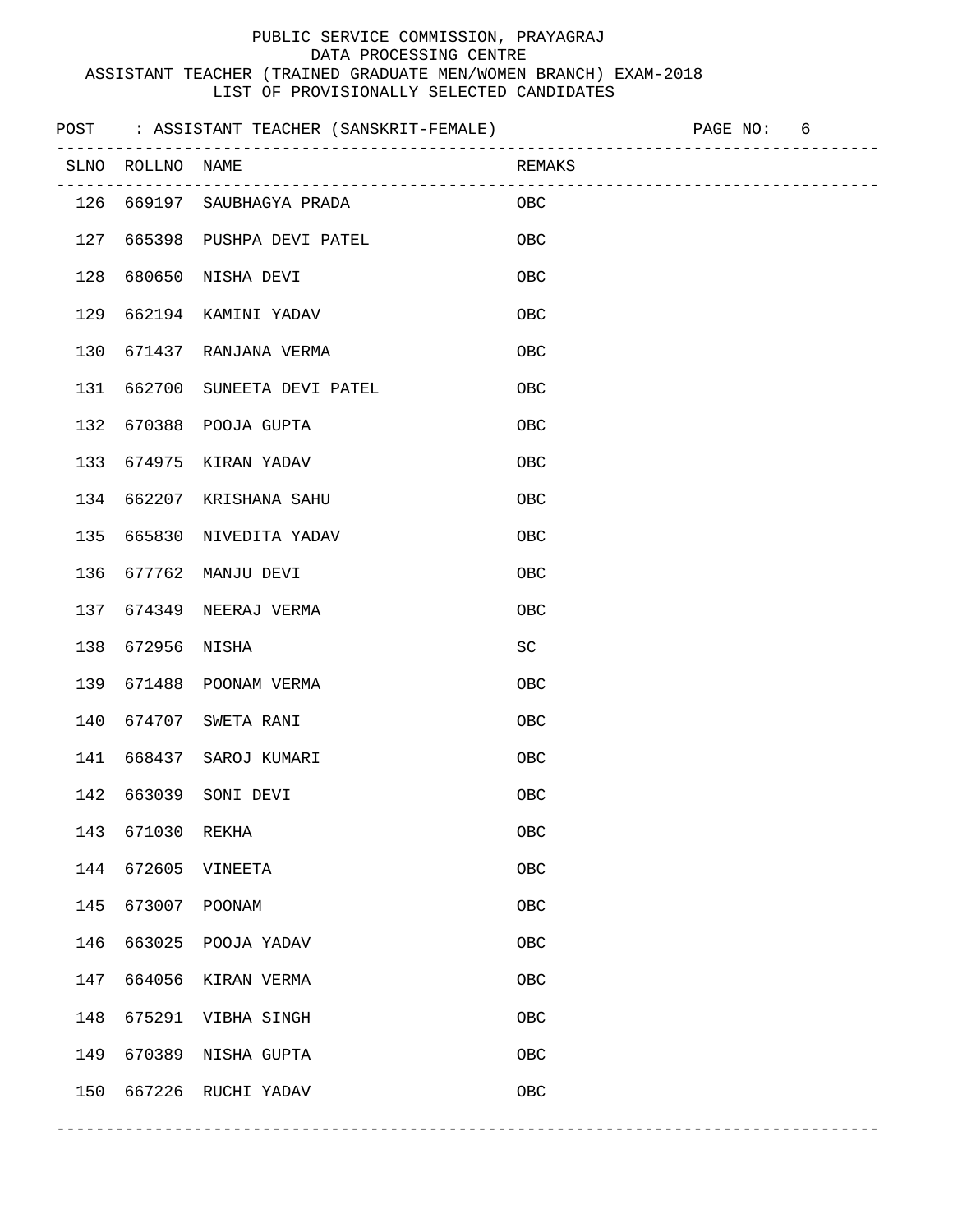|     |                  |                                  |                     | PAGE NO: | 7 |  |
|-----|------------------|----------------------------------|---------------------|----------|---|--|
|     | SLNO ROLLNO NAME | ________________________________ | REMAKS              |          |   |  |
| 151 |                  | 661384 MEENA YADAV               | OBC                 |          |   |  |
| 152 | 674378           | SIMPAL                           | $_{\rm OBC}$        |          |   |  |
| 153 | 664668           | VIBHA SINGH                      | OBC                 |          |   |  |
| 154 | 671880           | APARNA                           | OBC                 |          |   |  |
| 155 | 671276           | SANJALI MORYA                    | OBC                 |          |   |  |
| 156 | 670602           | SHASHI                           | OBC                 |          |   |  |
| 157 | 671206           | SANGITA PRAJAPATI                | OBC                 |          |   |  |
| 158 | 666070           | KANTI SAROJ                      | $\operatorname{SC}$ |          |   |  |
| 159 | 673177           | <b>SUNEETA</b>                   | OBC                 |          |   |  |
| 160 | 676672           | EKTA YADAV                       | OBC                 |          |   |  |
| 161 | 675092           | NEELAM                           | OBC                 |          |   |  |
| 162 | 670665           | SUMAN                            | OBC                 |          |   |  |
| 163 | 667670           | SHANTI YADAV                     | OBC                 |          |   |  |
| 164 | 667737           | SHEELA YADAV                     | OBC                 |          |   |  |
| 165 | 667238           | UPASANA ARYA                     | OBC                 |          |   |  |
| 166 | 667770           | KM MANJU                         | OBC                 |          |   |  |
| 167 | 672770           | NAMITA SHARMA                    | GEN DFF             |          |   |  |
| 168 |                  | 673745 RASHMI MAURYA             | OBC                 |          |   |  |
| 169 |                  | 667504 CHAYA RANI                | ${\sf OBC}$         |          |   |  |
| 170 |                  | 670844 RAJ LAXMI YADAV           | OBC                 |          |   |  |
| 171 |                  | 674236 KSHAMA PATEL              | OBC                 |          |   |  |
| 172 | 666410           | PUJA SINGH                       | OBC                 |          |   |  |
| 173 | 670980           | KUSUM                            | $\operatorname{SC}$ |          |   |  |
| 174 |                  | 664393 REKHA YADAV               | OBC                 |          |   |  |
| 175 |                  | 673206 KM MALTI VERMA            | OBC                 |          |   |  |
|     |                  |                                  |                     |          |   |  |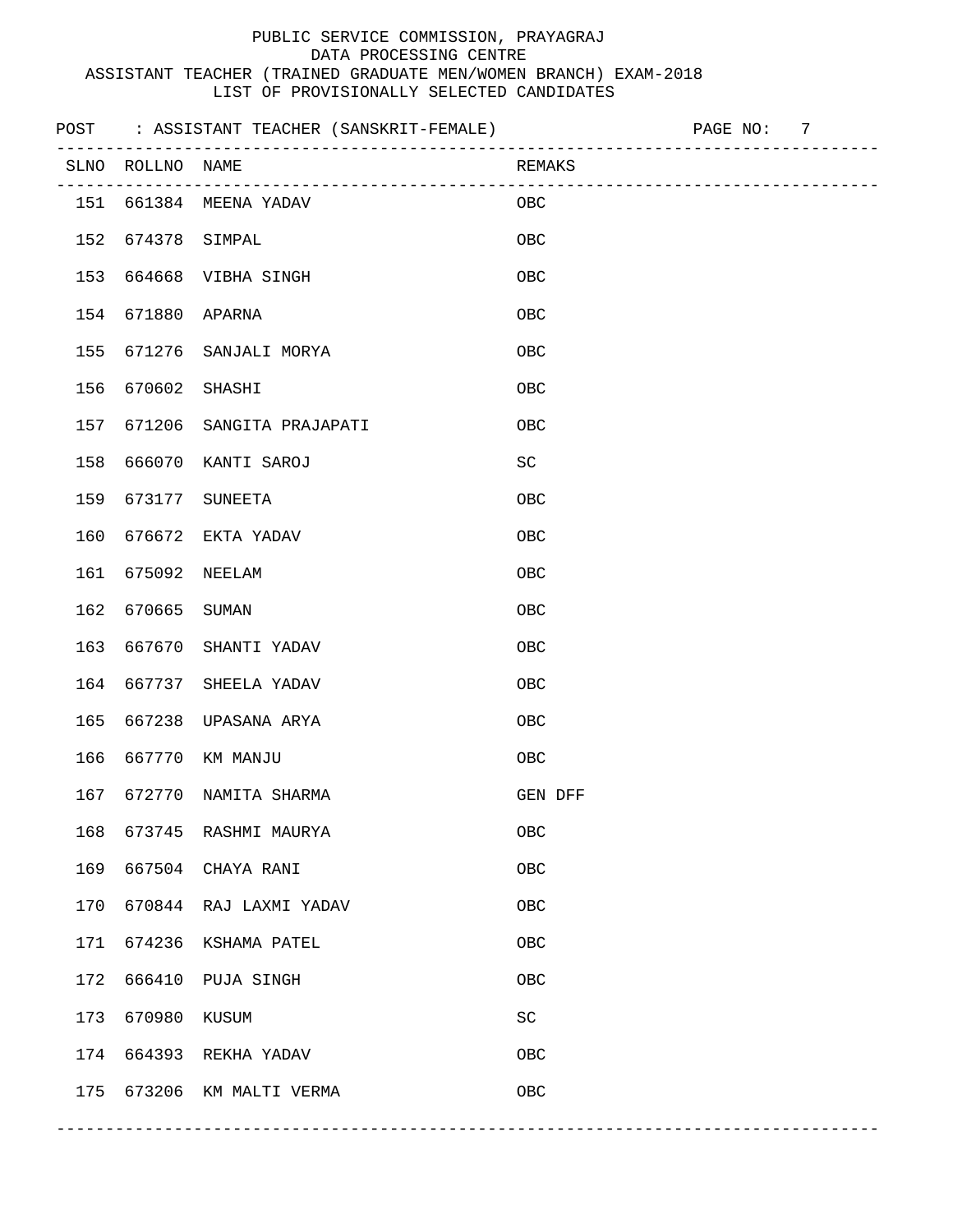|     |                  | POST : ASSISTANT TEACHER (SANSKRIT-FEMALE) |                     | PAGE NO: | 8 |
|-----|------------------|--------------------------------------------|---------------------|----------|---|
|     | SLNO ROLLNO NAME | ______________________________             | REMAKS              |          |   |
|     |                  | 176  668191  MANJOO DEVI                   | OBC                 |          |   |
| 177 | 667360           | SANDHYA                                    | OBC                 |          |   |
| 178 | 673366           | KUSUM DEVI                                 | OBC                 |          |   |
| 179 | 663043           | MAMTA DEVI                                 | OBC                 |          |   |
| 180 | 661693           | REENA                                      | ${\rm ST}$          |          |   |
| 181 | 676268           | PUNAM SAROJ                                | $\operatorname{SC}$ |          |   |
| 182 | 672296           | PRATIBHA DEVI                              | <b>SC</b>           |          |   |
| 183 | 664642           | SHRIKANTI RAWAT                            | SC                  |          |   |
| 184 | 668309           | RUCHI GUPTA                                | GEN DFF             |          |   |
| 185 | 677866           | SANT KUMARI                                | SC                  |          |   |
| 186 | 669125           | MADHURI DEVI                               | SC                  |          |   |
| 187 | 665239           | VIBHA PASWAN                               | $\operatorname{SC}$ |          |   |
| 188 | 670572           | LALATI                                     | $\operatorname{SC}$ |          |   |
| 189 | 675263           | SHAKUNTALA                                 | SC                  |          |   |
| 190 | 669524           | RANJANA                                    | <b>SC</b>           |          |   |
| 191 | 674962           | MANISHA THAPALIYAL                         | GEN PH - OA         |          |   |
| 192 | 668591           | KM ANITA                                   | SC                  |          |   |
| 193 |                  | 671235 KUMARI ANITA                        | $\operatorname{SC}$ |          |   |
| 194 |                  | 678449 USHA GANGWAR                        | OBC PH - PD         |          |   |
| 195 |                  | 661576 BANDANA DEVI                        | SC                  |          |   |
| 196 | 661104           | MANJU DEVI                                 | SC                  |          |   |
| 197 | 666678           | JAGAT RANI                                 | SC                  |          |   |
| 198 | 671997           | ARCHANA                                    | $\operatorname{SC}$ |          |   |
| 199 |                  | 662247 DIVYA SINGH                         | GEN DFF             |          |   |
| 200 |                  | 660492 MEENAKSHI GAUTAM                    | $\operatorname{SC}$ |          |   |
|     |                  |                                            |                     |          |   |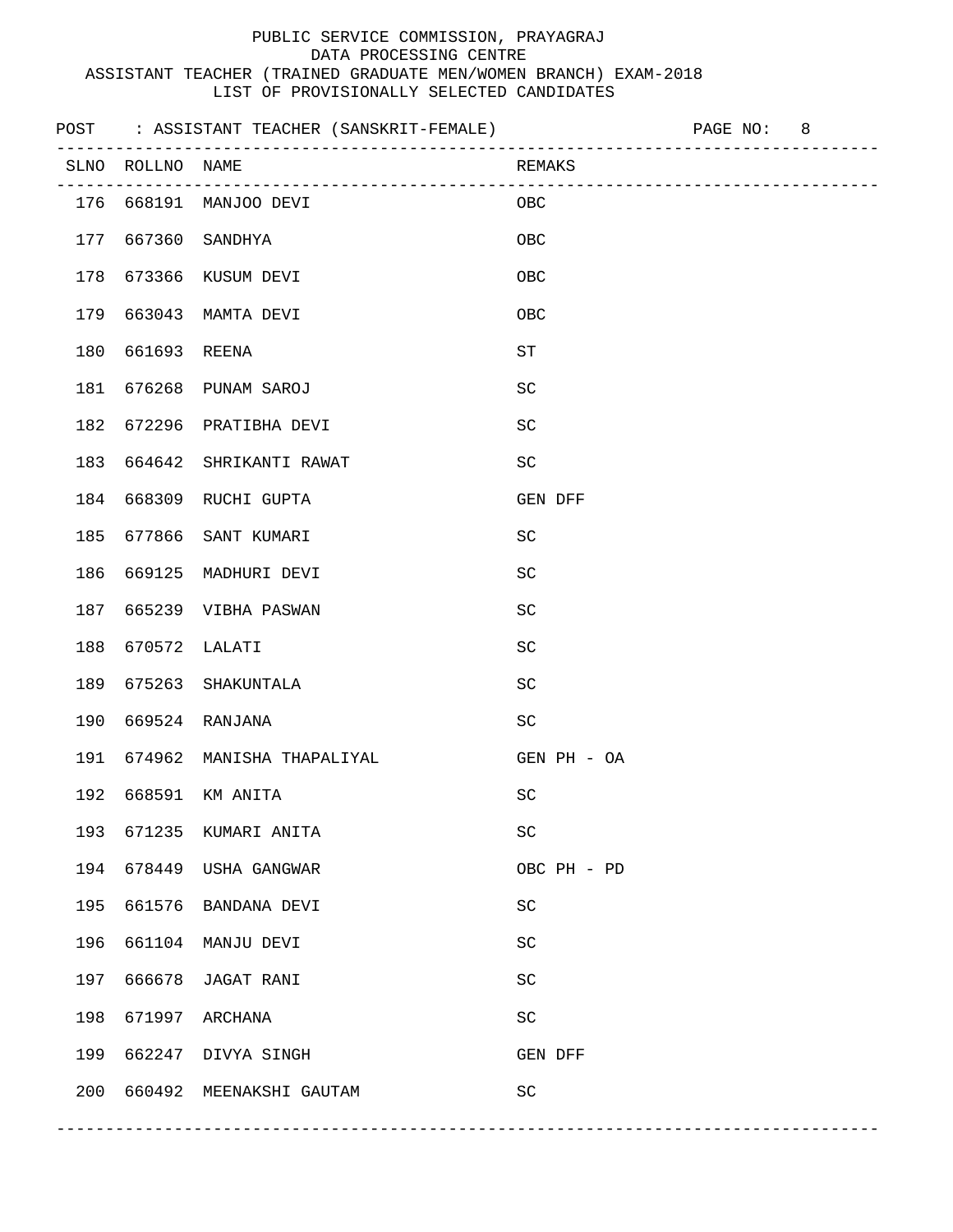|     |                                 | POST : ASSISTANT TEACHER (SANSKRIT-FEMALE) |                     | PAGE NO:<br>9 |
|-----|---------------------------------|--------------------------------------------|---------------------|---------------|
|     | SLNO ROLLNO NAME<br>----------- | --------------------------------           | REMAKS              |               |
| 201 |                                 | 661731 UPASANA MAURYA                      | OBC PH - PB         |               |
| 202 |                                 | 664876 MANISHA SAROJ                       | <b>SC</b>           |               |
| 203 | 675416                          | SAVITA                                     | SC                  |               |
| 204 | 668225                          | BHARTI DEVI                                | SC                  |               |
| 205 | 663767                          | KRITIKA NAYAK                              | ST                  |               |
| 206 | 661989                          | KM SAROJ                                   | SC                  |               |
| 207 | 667782                          | KM MAMATA                                  | $\operatorname{SC}$ |               |
| 208 | 672939                          | NISHA PANDEY                               | GEN DFF             |               |
| 209 | 666277                          | MINA DEVI                                  | <b>SC</b>           |               |
| 210 | 662821                          | SAHODARA                                   | <b>SC</b>           |               |
| 211 | 669553                          | SUREKHA JAISWAR                            | SC                  |               |
| 212 | 662100                          | KM KARISHMA                                | SC                  |               |
| 213 | 668216                          | SUMAN LATA                                 | SC                  |               |
| 214 |                                 | 660924 KM BINDU                            | SC                  |               |
| 215 | 669390                          | RUCHI                                      | GEN DFF             |               |
| 216 |                                 | 666872 KM REETA KUMARI                     | <b>SC</b>           |               |
| 217 |                                 | 667170 NEELAM                              | SC                  |               |
| 218 | 660750                          | KALPANA                                    | $\operatorname{SC}$ |               |
| 219 | 667650                          | SUMAN DEVI                                 | $\operatorname{SC}$ |               |
| 220 | 666661                          | USHA KUMARI                                | $\operatorname{SC}$ |               |
| 221 | 661606                          | PREMLATA PATEL                             | OBC PH - OL         |               |
| 222 | 676254                          | KANCHAN GAUTAM                             | $\operatorname{SC}$ |               |
| 223 | 679844                          | SUDAMA DEVI                                | SC                  |               |
| 224 | 665479                          | ARTI SAROJ                                 | $\operatorname{SC}$ |               |
| 225 |                                 | 676698 AARTI SAROJ                         | $\operatorname{SC}$ |               |
|     |                                 |                                            |                     |               |